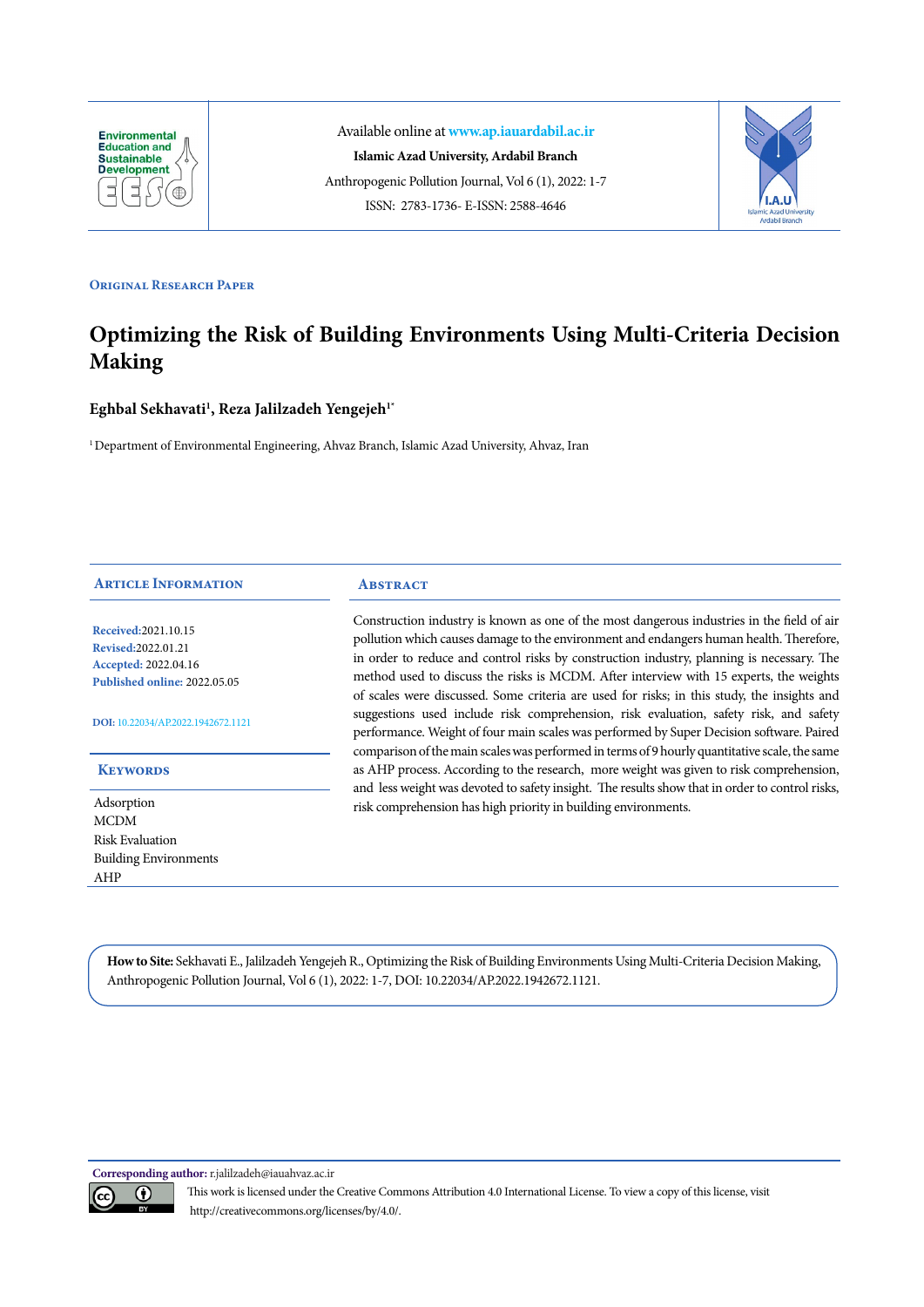#### **1. Background**

Construction industry plays an important role in development of economy (Liu and Tsai, 2012). Since there are many complexities in the industry, it is regarded as the most dangerous as to rate of damages and compensation to workers (McDonald et al. 2009; Mohandes et al. 2021; Xu et al. 2022). In this industry, the damages result in death, serious occupational damages, and time lost as for its nature(Lingard et al. 2010). According to the report of Larestan Construction Guilds Union, there are about 6,000 to 7,000 construction workers in Larestan, of whom 25% are from Larestan, 30% are non-natives, and most of them are from the cities of Hamedan, Kurdistan, Isfahan, Khuzestan, Rasht and Sari, and 45% are Afghans; they must be trained in the HSE aspects. In a study, the results showed that the proportion of fall accidents increased substantially, and there was evidence that the usage of fall protection has no considerable improvement. Thus, most of the fall accidents were (1) from heights <9.15 m, (2) among the roofers, (3) in new [commercial buildings](https://www.sciencedirect.com/topics/engineering/commercial-building) and residential projects with low cost, (4) during the time intervals 10:00–12:00 and 13:00– 15:00, (5) among older workers who know that experience might not be enough to diminish the accident (Halabi et al. 2022). Constructional workshops are recognized in terms of many incredible factors like continued repair, frequent circulation, unsuitable working situation, exposure to different weather conditions, highly unskilled workers, and temporary workers, causing many accidents (Rozenfeld et al. 2010). Today, development of industry and technology causes constructional factories and environments play important roles in production and economic cycle and the workers are regarded as human factor who use advanced technology and valuable capital; thus, it is important to use and promote bodily and mental factors as producer forces for substantial development (Fataei et al. 2013; Zarei et al. 2014; Fataei and Mohammadian, 2015; Fataei , 2020; ). In fact, human force is regarded as one of the most important factors in production and services and is affected by many factors (Abootorabi et al. 2014). Civil projects are converted constructional industry into one of the most dangerous industries because of the risks in administrative and constructional environments. In one side, regardless of other industries, constructional industry is dispersed in different parts of the world physically, and it is a challenged to supervise it for safety and health. In 2005, an average of 12.2 deadly accidents and 7.1 accidents leading to injury for per 100000 workers were registered. In Iran, statistics reported by Ministry of Labor and Social Welfare show that nearly 35% of accidents (one third of working mode) were related to construction and civil activities which resulted in death and severe injuries. Also, according to non-official statistics published in 2012, 46% of occupational accidents in Iran were in constructional sectors and more victims were construction workers (Jafari et al. 2014); thus, in order to obtain health goals in protection of working force, it is necessary to discuss risks due to workshops and constructional workers. In order to make decision on controlling and protecting workers, we

need to evaluate the risks exclusively. One of the main solutions to evaluate occupational and environmental risks among constructional workers is to optimize the processes in multifaceted decision- making environment. Optimization of health risks by MCDM determines the workshop risks and enables us to make appropriate decisions to protect the workers. MCDM is used to select the best options based on relatively incompatible aims. In fact, MCDM models are applied to design (Brauers et al. 2008). In the research conducted by Jouzi et al. in 2010, the physical risks of Balaroud Khuzestan dam in constructional environment by MCDM were analyzed; they identified the activities and environmental processes as to the severity of probable outcomes and then human and equipment and classified the risks in the form of Delphi method. After using prioritization factors by TOPSIS, AHP, and integration by extraction and embankment, explosion and excavation were regarded as the most important environmental risks for Balaroud dam (Jozi et al. 2015). Mansouri and Azimi Hosseini (2015), in their study on ranking the HSE performance of Gas companies by using MCDM, performed field visiting different units of Iranian National Gas Company and then identified and classified the parameters involved in safety, health, and environment. The results show that the province gas, development and engineering, transmission and refined gas are estimated 0.74, 0.55, 0.40, and 0.19. Also, they presented MCDM and used TOPSIS fuzzy as the most efficient tool to identify, rank and optimize the risks from HSE point of view (Mapar et al. 2019). Therefore, in a study, the proposed framework was tested using the activity of climbing ladders as a case study. The results show that the proposed dynamic fall risk assessment framework is feasible to be used (Piao et al. 2019).



**Figure 1.** Geographical situation of Larestan

Zang and Ikso's research (2014) discussed the effect of application of MCDM in water electricity projects and use of MODM to optimize algorithm crowd to look for optimized solution and restore decoration system in water electricity project (Zhang et al. 2014). The aim of the present study is to discuss and plan constructional environment of Larestan city by MCDM method.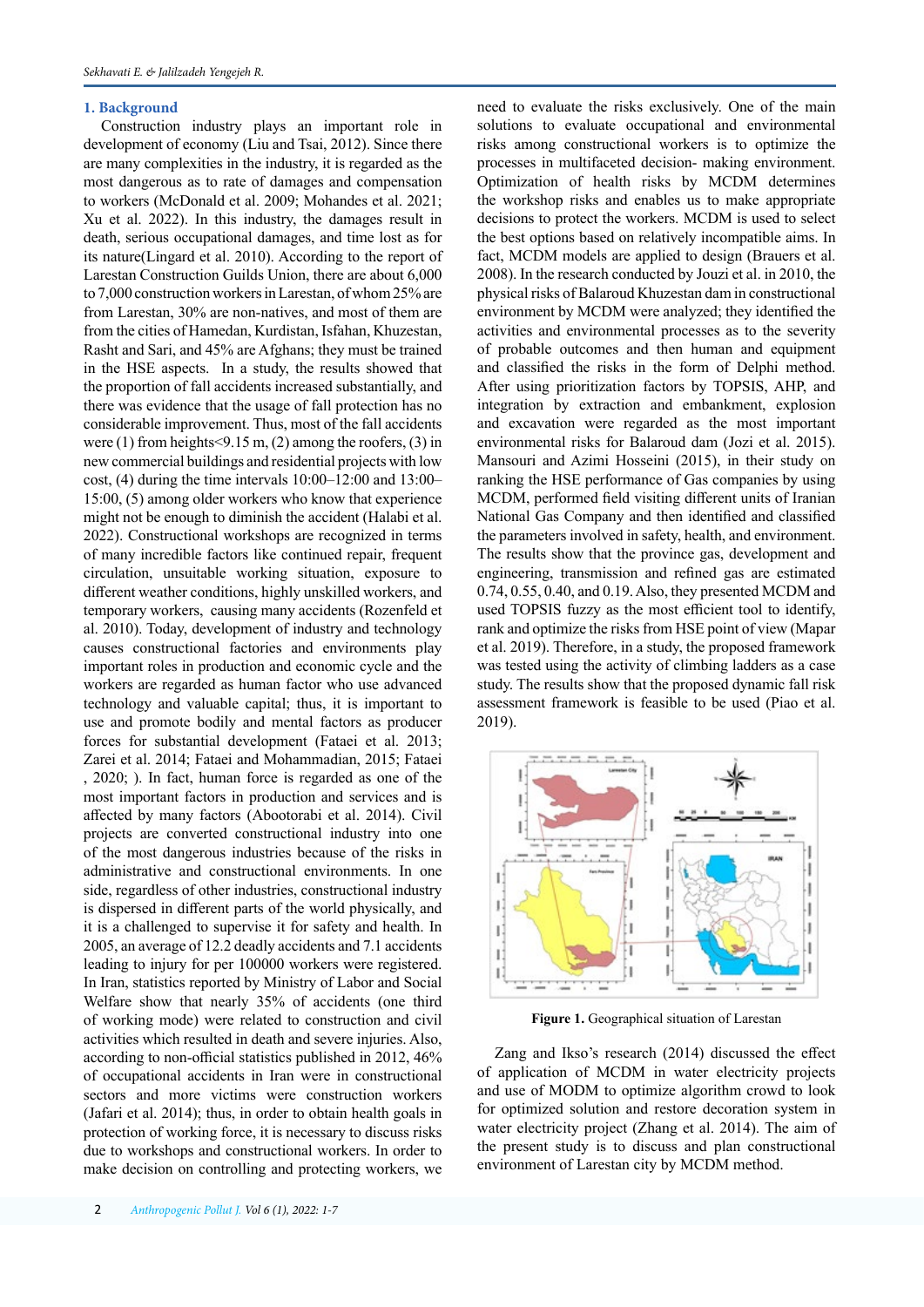#### **2. Materials and Methods**

Geographical situation of the region under study, Larestan city, which is one of the southern cities of Fars province is shown in Figure 1.

## *2.1. Decision process*

In the majority of cases, the decision made is suitable when it is based on some criteria; in MCDM method, instead of risk scale, some other criteria are used. From the method point of view, AHP method is suitable to model qualitative scales, and its applications for selecting, evaluating, planning and decision making are so vast (Hashemi et al. 2017). Multifaceted model is considered for some decisions, and in linear planning, it is supposed that decision makers have a one single aim. Consideration of only one aim causes problems; thus, it is necessary to use multifaceted models.

#### *2.2. Mathematical form of MCDM*

In MCDM models, instead of linear planning (which has one single aim), we were confronted with some aims. Generally, multifaceted model with k aims as f1, f2, f2… are shown as follows:

> Max (Min)  $f1(x1)$  $X<sub>i</sub>$ )) f2 (Min) Max.

(xj) fk (Min) Max

gi(Xj)≤bi, i=1,2,..., m (operational limitation)

 $X$ j $\geq$ 0, j=1,2,..., n (nonnegative limitations)

in which  $X_i$  is decision variable of  $i$  and  $n$  is the number of decision variable,  $gi(xi)$  is m limitation, m is the number of limitations, and bi is nonnegative and fixed value.

AHP process is started to recognize and prioritize the elements including different methods and priority estimators. In the first step, each data was weighted and the estimators were located in the matrix and estimated as single and their weight was found. By using normalized method, we estimated all estimators; in the third step, by considering the weight of estimators and alternative points, we obtained the points of alternatives and leveled them. The final step was to determine their compatibility (Mohammadi et al. 2021).

In the modeling step, problem and decision aims were recognized as hierarchy. Decision elements were decision index and decision options. Hierarchical process needed to break a problem with some indicators and high levels showed the main aim of the decision. The second level showed the main and sub-indicators which connected to the sub-indicators and partial ones.

The last level offered decision options (Darko et al. 2019). Hierarchical decision is shown in Figure 2.

#### **Reagents and materials**

The Yellow Acid-36 dye was used in this study which is classified as azo dyes, and its chemical structure is shown in Figure2 ( $\lambda$ =435 nm). Synthetic solution was made of Yellow acid 36 dye, and titanium dioxide P-25 Degussa

was used as the catalyst.

The solution was prepared by dissolving a defined quantity of Yellow 36 dye in double distilled water. Then, NaOH was added to the solution and ultrasonic bath was used. The absorbance in the maximum wavelength (λmax) was measured using a UV-vis spectrophotometer. For safety and prevention of UV distribution, the reactor was covered with Aluminum sheet.

Dye degradation efficacy is expressed as below:

 $\%R = (CO - Ct)^*100/C0$ 

R: Dye removal efficiency

C0: First absorption

#### Ct: After irradiation absorption

#### *Photooxidation Experiments*

All experiments were performed in a Plexiglas reactor equipped with UV lamps at a wavelength of 365 nm. The catalyst was coated on the marble surface using the slurry method. Thus,  $TiO_2$  powder was mixed with water-Methanol (with volume ratio of 25%). The mixed solution was stirred for 10 min in 20 degree centigrade and 1500 rpm. Then, the solution was restirred for 30 min to obtain a homogenous solution and then transferred into an oven heated at 105 degree centigrade for 1 hour. Finally, the marble was covered by slurry, dried for 24 hours, and air-cooled to room temperature. The coated marble was washed thoroughly with distilled water.

Dye degradation efficacy is expressed as below:

 $\%R = (CO - Ct)*100/C0$ 

R: Dye removal efficiency

C0: First absorption

Ct: After irradiation absorption



**Figure 2.** Hierarchical analysis process

In the pair judgment step, after designing hierarchical decision, comparisons was made among different options in terms of the index and judgment. It was done by pair comparison between decision elements (pair comparison) and by numerical points which show prioritization between the two decisions. To do so, we devoted options comparisons by m index to it and in table 1, the manner of valuing is shown(Hashemi et al. 2016).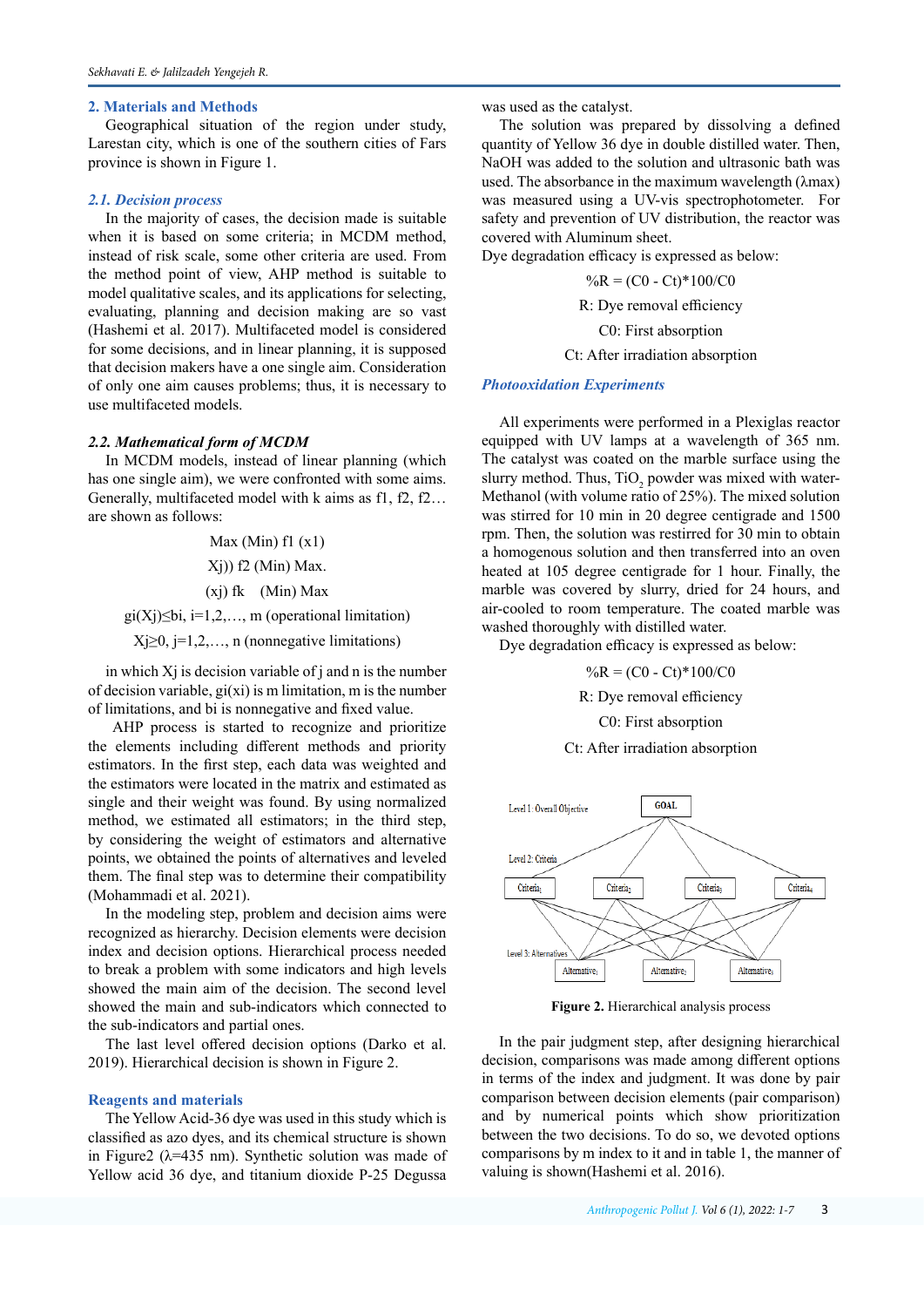|  |  | <b>Table 1.</b> The paired comparison |
|--|--|---------------------------------------|

| Relative importance to another | Importance |
|--------------------------------|------------|
| scale in paired comparison     | Degree     |
| Equal importance               |            |
| Average preferable             | 3          |
| Strong preferable              | 5          |
| More strong preferable         |            |
| Severe preferable              |            |
|                                |            |

### **3. Results**

According to hierarchical process which was selected by experts, safety performance, safety insight, risk comprehension, and risk evaluation are considered in Table 2.

#### *3.1. Paired comparison of the main scales*

Paired comparison of the main scales was performed

in terms of 9 hourly quantitatively scale and was the same as the AHP process. The result of paired comparison and harmony vector that is W21 is shown in Table 3. In order to obtain suitable result, we used paired judgment and geometrical average was obtained.

# *3.2. Paired comparison for internal dependency of the main scales (Matrix W22)*

In order to understand interactive dependencies between the main scales, paired comparison was performed to obtain matrix W22 in terms of 9 hourly quantitative scales. As to importance coefficient, each main scale (as for interactive dependency) and paired comparison (by control first scale) are shown in Table 4. The results of their internal dependency are displayed in Table 5 to 7to. According to the matrix, paired comparisons are shown in table 4 to 7; their compatibility were controlled and the matrix was calculated for the main scale, w22.

| Table 2. Internal dependency of the main criteria on each other |  |  |  |
|-----------------------------------------------------------------|--|--|--|
|-----------------------------------------------------------------|--|--|--|

| <b>Scales</b>      | Safety insight | Safety performance Risk comprehension | Risk evaluation |
|--------------------|----------------|---------------------------------------|-----------------|
| Safety insight     |                |                                       |                 |
| Safety performance |                |                                       |                 |
| Risk comprehension |                |                                       |                 |
| Risk evaluation    |                |                                       |                 |

| <b>Table 3.</b> The paired comparison for main scales |  |  |  |  |
|-------------------------------------------------------|--|--|--|--|
|                                                       |  |  |  |  |

| <b>Scales</b>      | Risk comprehension | Safety performance | Risk evaluation | Safety insight | Normal |
|--------------------|--------------------|--------------------|-----------------|----------------|--------|
| Risk comprehension |                    |                    |                 |                |        |
| Safety performance | 0.2                |                    |                 |                | 0.23   |
| Risk evaluation    |                    |                    |                 |                | 0.20   |
| Safety insight     | 0.33               |                    |                 |                | 0.16   |

**Table 4.** Paired comparison as to the internal dependency by controlling the risk comprehension

| Scales             | Safety performance | Risk performance | Risk evaluation | Safety insight |
|--------------------|--------------------|------------------|-----------------|----------------|
| Safety performance |                    |                  |                 |                |
| Risk evaluation    |                    |                  |                 | 0.29           |
| Safety insight     | 9.33               |                  |                 |                |

**Table 5.** Paired comparison as to the internal dependency by controlling the safety performance

| Scales             | Risk comprehension | Safety performance | Safety insight | Normal |
|--------------------|--------------------|--------------------|----------------|--------|
| Risk comprehension |                    |                    |                |        |
| Safety performance | 0.50               |                    |                | 0.29   |
| Safety insight     |                    |                    |                | J. I O |

**Table 6.** Paired comparison for main scales as to the internal dependency by controlling the risk evaluation

| Scales             | Risk comprehension | Safety performance | Safety insight | Normal |
|--------------------|--------------------|--------------------|----------------|--------|
| Risk comprehension |                    |                    |                | 0.38   |
| Safety performance | 0.33               |                    |                | 0.29   |
| Safety insight     | 1.20               |                    |                | .) 19  |

**Table 7 .** Paired comparison for main scales as to the internal dependency by controlling the safety insight

| Scales             | Risk comprehension | Safety performance | Risk evaluation | Normal |
|--------------------|--------------------|--------------------|-----------------|--------|
| Risk comprehension |                    |                    |                 | 0.38   |
| Safety performance |                    |                    |                 |        |
| Risk evaluation    |                    |                    |                 |        |

4 *Anthropogenic Pollut J. Vol* 6 *(*1*), 202*2*: 1-7*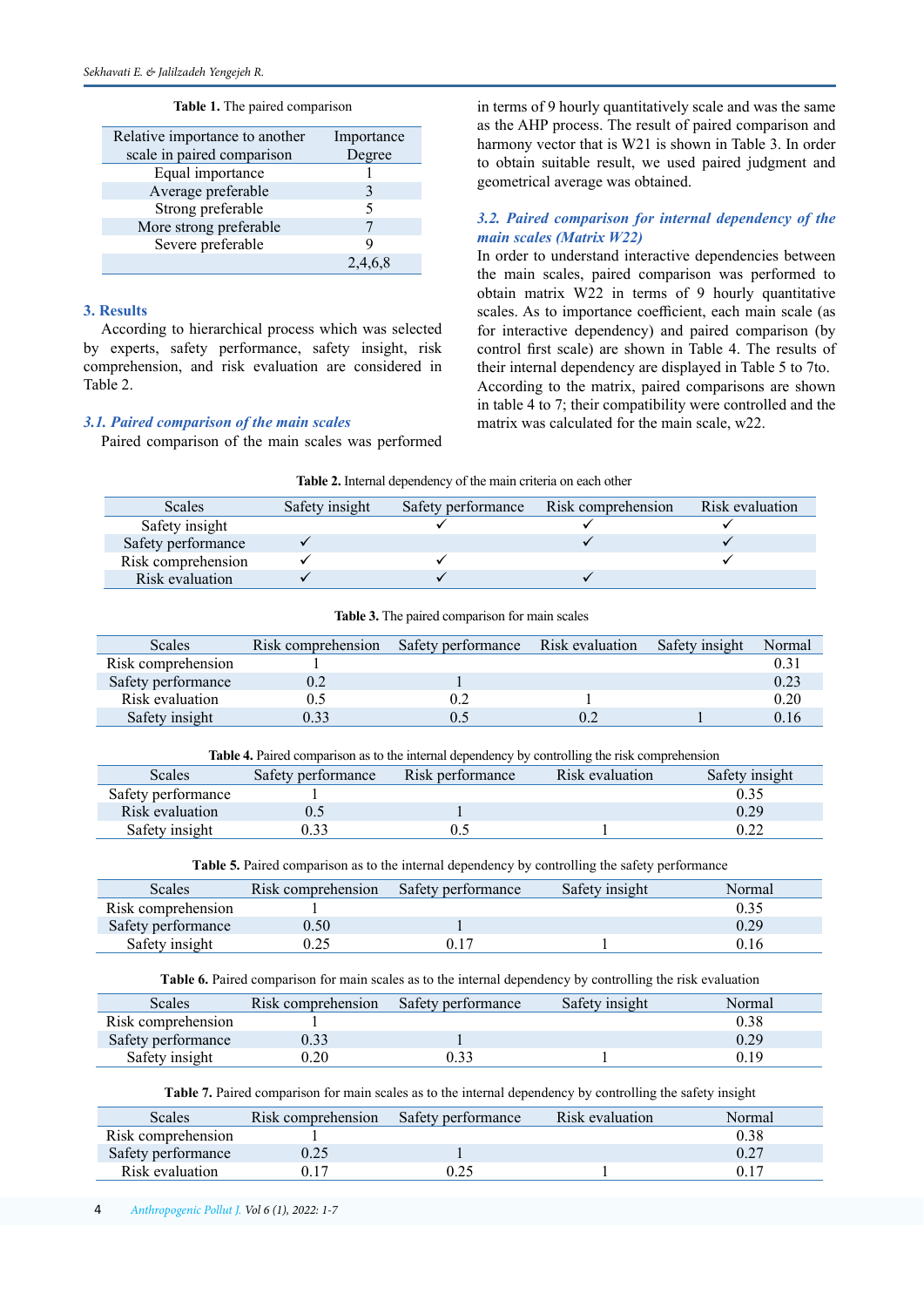Paired comparison for the main scales as to compatibility is shown in Table 8.

*3.3. Paired comparison for the main scales (matrix W22)* Importance coefficient for each scale pertaining to the

Scales Risk comprehension,

main scales by paired comparison are in terms of 9 hourly quantitative; these coefficients were elements of matrix W22. The results of paired comparison are shown in Tables 9 to 12.

Risk evaluation,

Safety

|                                                                | C <sub>1</sub> | C <sub>2</sub>                                                                | C <sub>3</sub> | insight,4 |  |
|----------------------------------------------------------------|----------------|-------------------------------------------------------------------------------|----------------|-----------|--|
| Risk comprehension                                             | 0              | 0.35                                                                          | 0.38           | 0.38      |  |
| Safety performance                                             | 0.35           | $\theta$                                                                      | 0.27           | 0.25      |  |
| Risk evaluation                                                | 0.29           | 0.29                                                                          | 0              | 0.19      |  |
| Safety insight                                                 | 0.22           | 0.1                                                                           | 0.17           | 0         |  |
|                                                                |                | <b>Table 9.</b> Matrix for the effect of the main scale of risk comprehension |                |           |  |
| Scales                                                         | E1             | E2                                                                            | E <sub>3</sub> | Normal    |  |
| Workers' skill                                                 |                | 0.33                                                                          | 2.00           | 0.16      |  |
| Workers' knowledge                                             | 3.00           |                                                                               | 3.00           | 0.30      |  |
| Workers' experience                                            | 0.50           | 0.33                                                                          |                | 0.08      |  |
| Table 10. Matrix of the main scales for safety performance     |                |                                                                               |                |           |  |
| Scales                                                         | Ec1            | Ec2                                                                           | Ec3            | Normal    |  |
| Management skill                                               |                | 0.33                                                                          | 2.00           | 0.28      |  |
| Management knowledge                                           | 3.00           |                                                                               | 3.00           | 0.47      |  |
| Knowledge experience                                           | 0.50           | 0.33                                                                          |                | 0.16      |  |
| <b>Table 11.</b> Matrix for the main scale for risk evaluation |                |                                                                               |                |           |  |

**Table 8.** Paired comparison for the main scales as to the compatibility coefficient

Safety performance,

| Scales                  |             |      | Normal |
|-------------------------|-------------|------|--------|
| Logistics workers p1    | Expert 300  | 2.00 | 0.07   |
| Logistics managers p2   | Expert 3.00 | 3.00 | 0.28   |
| Logistics facilities p3 | ).50        |      | 0.19   |
|                         |             |      |        |

**Table 12.** Matrix for the main scales of safety insight

| Scales                  |                   |      |      | S4   | Normal |
|-------------------------|-------------------|------|------|------|--------|
| Modern equipment s1     |                   | 2.00 | 2.00 | 5.00 | 0.36   |
| Modern technology s2    | 0.50              |      | 3.00 | 5.00 | 0.32   |
| Modern repair system s3 | 0.50 <sub>1</sub> | 0.33 |      | 2.00 | 0.10   |
| Modern navigation s4    | 0.20              | 0.20 | 0.50 |      | 0.06   |

# **4. Discussion**

The construction industry has always been infamous due to its staggering numbers of occupational health and safety related injuries, resulting from overlooking all the crucial aspects endangering the involved workers' lives (Mohandes et al. 2021). Application of MCDM methods is considered as one of the main elements in the framework of risk evaluation in order to help decision making and reduce and minimize negative outcomes (Sekhavati and Jalilzadeh, 2021; mohammadi et al. 2021). In management of constructional projects, evaluation of safety risk is regarded as an important step to identify the dangers and value the damages. In this study, four insights were offered to discuss the status of Larestan construction workshop which include risk comprehension, safety insight, safety performance, and risk evaluation. After interviewing with 15 experts, we discussed the weights of the scales

and more weight was pertinent to the risk comprehension (0.31); also,less weight was given to the safety insight (0.16).The remaining were safety performance (0.23) and risk evaluation (0.2) which show risk comprehension is applied to further control the workshop risks. Evaluation of risks has been performed for health and occupational safety by AHP and done by Ilbahar et al. In this study, risk evaluation suitable with PFPRA which is combination of Fine Kinney hierarchical method and fuzzy inferential system was suggested for excavation dangers. Integrated method has been valued by experts (Ilbahar, Karaşan, Cebi, & Kahraman, 2018). Aminbaksh et al. discussed the necessity of risk evaluation in Turkey in constructional projects (Aminbakhsh, Gunduz, & Sonmez, 2013). In this study, for the first scale, three subscales were considered, and the importance of workers' knowledge (0.3), skill (0.16), and experience (0.08) was prioritized. The second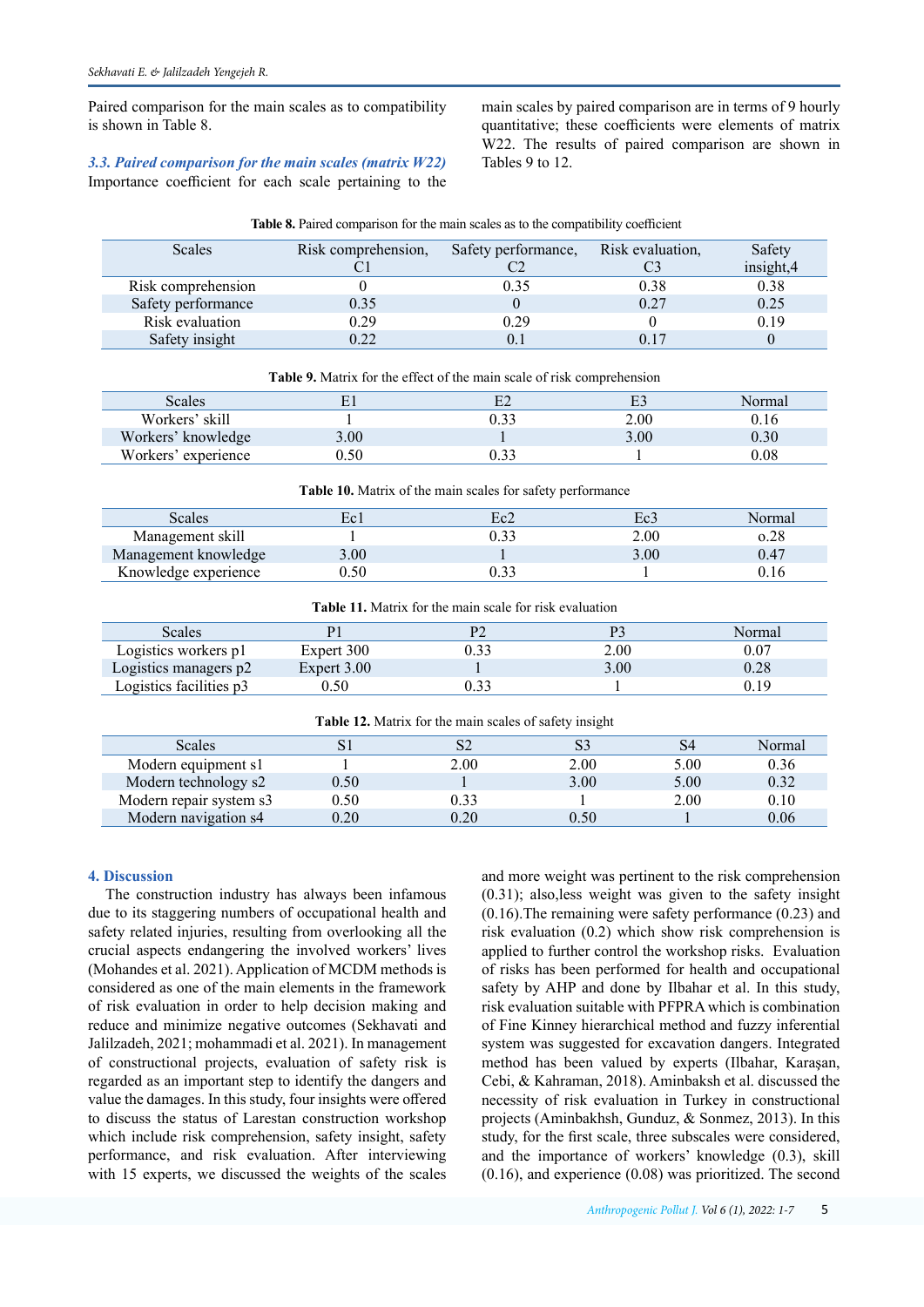scale (safety performance) had three subscales which were management knowledge (0.47), management skill (0.28), and management experience (0.16). For the third scale, three subscales were considered which are logistics managers (0.28), logistics facilities (0.19), and logistics workers (0.07). The last scale was safety insight which had a lower weight and had four subscales including modern equipment (0.36), modern technology (0.32), modern repair system (0.1), and modern navigation (0.06). In a study, the results showed that nearly all factors had a pivotal role, and centrality had the maximum amount because the desired occupation supported a workshop chart within the formal network relations, but communication between people is supported through personal, racial, linguistic and other characteristics within the informal network of relations (Abbasianjahromi et al. 2022). As for discussion which is used to control health risk, we can use prioritization to select and reduce the cost, increase control and health of environment for people domiciled??? and its environment???.

#### **5. Conclusions**

The present study indicated that it is possible to analyze, prioritize, and optimize the health risk of construction workers during work, using the multi-objective decisionmaking method combined to decrease any possible uncertainty. The results showed that for managing the risks, risk comprehension contains a high priority in building environments.

**Conflict of interest**

The authors declare that they have no conflict of interest.

#### **Additional Information and Declarations**

#### **Acknowledgements**

This article is extracted from a Ph.D dissertation. The author expresses his special thanks to Dr. Reza jalilzadeh Yengejeh and Dr. Maria Mohammadizadeh for their generous comments and support.

#### **Funding**

There was no funding for this study.

#### **Grant Disclosures**

There was no grant funder for this study.

#### **References**

- 1. Abbasianjahromi H, Etemadi A, Aminneghad B, (2022). Analysis of formal and informal network relations in construction industry to enhance project safety using social network analysis approach. *J. Struct. Constr,* 8(Special Issue 4). DOI: 10.22065/ jsce.2020.186515.1866.
- 2. Abootorabi SM, Mehrno H, Omidvari M, (2014). Proposing a model for safety risk assessment in the construction industry using gray multi-criterion decision-making. *Saf. Health Work*. 10;4(3):67- 74.
- 3. Aminbakhsh S, Gunduz M, Sonmez R, (2013). Safety risk assessment using analytic hierarchy process (AHP) during planning and budgeting of construction projects . *J. Safety Res.* 1;46:99-105.
- 4. Brauers WK, Zavadskas EK, Peldschus F, Turskis Z, (2008). Multi‐

objective decision‐making for road design. *Transport.* 23(3):183-93.

- 5. Darko A, Chan AP, Ameyaw EE, Owusu EK, Pärn E, Edwards DJ, (2019). Review of application of analytic hierarchy process (AHP) in construction. *Int. J. Constr. Manag.*19(5):436-52.
- 6. Fataei E, (2020). The Assessment of Environmental and Health Risks in Sabalan Dam Basin Using WRASTIC Model. *J. Health,* 11(4):555-73.
- 7. Fataei E, Mohammadian A, (2015). Industrial state site selection using MCDM method and GIS in Germi, Ardabil, Iran. *J. Ind. Inf. Integration,*3(4).
- 8. Fataei E, Torabian A, Hosseinzadeh Kalkhoran M, Alighadri M, Hosseinzadeh S, (2013). Selection of Optimum Municipal Wastewater Treatment Process Using AHP (Case Study: Ardebil, Tabriz, and Uremia). *J. Health.*4(3):260-72.
- 9. Halabi Y, Xu H, Long D, Chen Y, Yu Z, Alhaek F, Alhaddad W, (2022). Causal factors and risk assessment of fall accidents in the US construction industry: A comprehensive data analysis (2000– 2020). *Saf. Sci,* 146:105537. DOI: [10.1016/j.ssci.2021.105537.](https://doi.org/10.1016/j.ssci.2021.105537)
- 10. Hashemi M, Pourzamani HR, Chavoshani A, Mengelizadeh N, Parseh I, Heidari Farsani M, Heidari F, Rezaei S, (2017). Industrial landfill site selection using Analytical Hierarchy Process (Case study: Razi industrial town of Isfahan-Iran). *J Adv Environ Health Res,* 5(1):51-8.
- 11. Hashemi M, Pourzamani HR, Fadaei S, Heidari F, Safa G, Parseh I, Mohammadi H, Parastar S, (2016). Locating industrial landfill using analytical hierarchy process (AHP)(Case study: Natanz-Isfahan industrial suburbs). *J Adv Environ Health Res,* 4(4):182-9.
- 12. Ilbahar E, Karaşan A, Cebi S, Kahraman C, (2018). A novel approach to risk assessment for occupational health and safety using Pythagorean fuzzy AHP & fuzzy inference system. *Saf. Sci,* 03:124-36.
- 13. Jafari MJ, Gharari M, Ghafari M, Omidi L, Fardi GR, Akbarzadeh A, (2014), An epidemiological study of work-related accidents in a construction firm. *Safety Promot. Inj. Prev. (Tehran),* 2(3):196-203.
- 14. Jozi SA, Shoshtary MT, Zadeh AR, (2015). Environmental risk assessment of dams in construction phase using a multi-criteria decision-making (MCDM) method. *Hum Ecol Risk Assess,* 21(1):1- 6.
- 15. Lingard HC, Cooke T, Blismas N, (2010). Safety climate in conditions of construction subcontracting: a multi‐level analysis. Constr. Manag. Econ. 28(8):813-25.
- 16. Liu HT, Tsai YL (2012) A fuzzy risk assessment approach for occupational hazards in the construction industry. *Saf. Sci,* 50(4):1067-78.
- 17. Mapar M, Jafari MJ, Mansouri NA, Maheronnaghsh S, (2019). Proposing an Index to Determine the Contract Level at the Pre-Contract Stage from the Viewpoint of Health, Safety and Environment (HSE). Int. J. Occup. Environ. Health, 3(1):41-52.
- 18. McDonald MA, Lipscomb HJ, Bondy J, Glazner J, (2009). Safety is everyone's job: The key to safety on a large university construction site. *J Safety Res,* 40(1):53-61.
- 19. Mohammadi M, Ghasemi S, Parvaresh H, Dehghani Ghanateghestani M, (2021). Comparing the Performance Evaluation Models of Gas Refineries using AHP and TOPSIS. *J Adv Environ Health Res,* 9(4). DOI: [10.22102/JAEHR.2021.300098.1238.](https://dx.doi.org/10.22102/jaehr.2021.300098.1238)
- 20. Mohandes SR, Zhang X, (2021). Developing a Holistic Occupational Health and Safety risk assessment model: An application to a case of sustainable construction project. *J. Clean. Prod,* 291:125934.
- 21. Piao Y, Xu W, Wang TK, Chen JH, (2021). Dynamic fall risk assessment framework for construction workers based on dynamic Bayesian network and computer vision. *J. Constr. Eng. Manag,* 147(12):04021171.
- 22. Rozenfeld O, Sacks R, Rosenfeld Y, Baum H, (2010). Construction job safety analysis. *Saf. sci.* 48(4):491-8.
- 23. Sekhavati E, Jalilzadeh Yengejeh R, (2021). Investigation and optimization of air pollution risk by a multi criteria decision making method using fuzzy TOPSIS (a case study of construction workers). *J Adv Environ Health Res,* 9(4). DOI: 10.22102/ JAEHR.2021.292921.1229.
- 24. Sharma J, (2018). Economics of Decision Making: Exploring Analytical Hierarchical Process (AHP). *Theor. Econ. Lett,*  8(14):3141.
- 25. Xu M, Nie X, Li H, Cheng JC, Mei Z, (2022). Smart construction